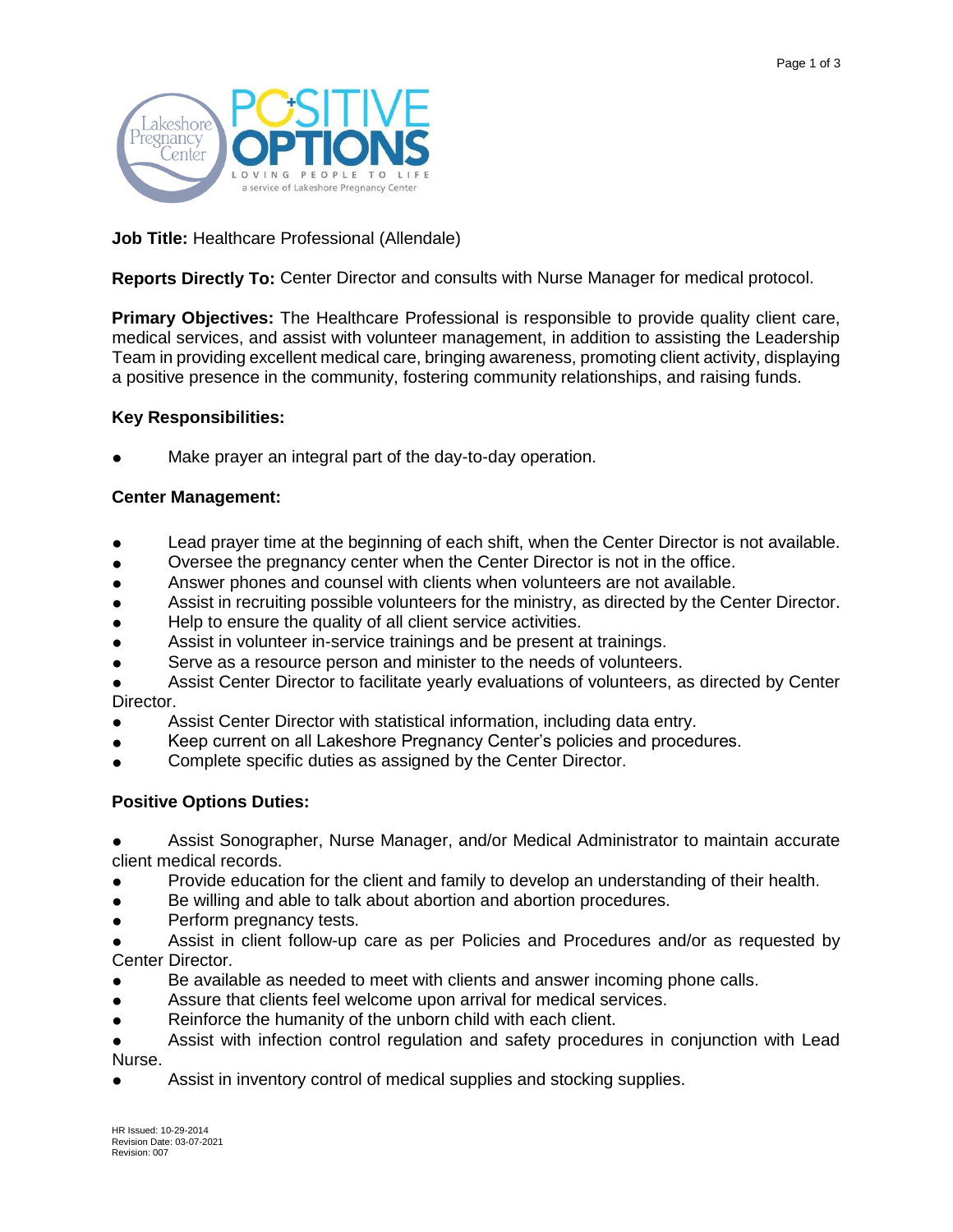Keep Sonographer, Nurse Manager, and/or Medical Administrator updated on medical needs or changes.

Interact with the Center Director to relate client problems and goal setting.

## **Staff Development Duties**

- Attend and contribute to events as requested by the Center Director.
- Attend and contribute to Staff Meeting and Medical Meetings regularly and special LPC events as requested.
- Attend medical team conferences and discussions as needed in evaluating our center services, policies, procedures, and protocols.
- Meet with the Lead Nurse and all medical staff at least annually.

# **Personal Development**

Attend medical conferences for professional training and information pertinent to the LPC ministry, upon request.

- Increase knowledge of obstetrical and gynecological care and women's health issues.
- Stay current on issues such as abortion/post abortion stress, adoption, abstinence, birth control, and STIs.

Monitor daily flow, procedures, and medical services along with Lead Nurse Manager and Center Director.

- Keep current CPR certification.
- Complete LPC client advocate training within 6 months of hire.

# **Promotional/Fund Raising**

- Assist Center Director in fundraising, speaking or promotional events as needed.
- Attend and contribute to staff meetings and special events.
- Assist in planning and hosting of Volunteer Appreciation events.
- Lead tours of the Center.

## **Qualifications:**

Be a committed Christian who demonstrates a personal relationship with Jesus Christ as Savior and Lord.

- Maintain and promote a lifestyle of sexual purity.
- Exhibit a strong commitment and dedication to the sanctity of all human life.
- Agree with and be willing to uphold the Mission, Vision, Core Values, the Statement of Faith, Statement of Principles, and policies of Lakeshore Pregnancy Center.
- Be in consistent fellowship at a local church.
- Hold a Certified Medical Assistant (CMA), or greater, license.
- Skilled in interpersonal communication, some public speaking ability, and problem solving skills.

Possess or be willing to gain a thorough understanding of pregnancy care center ministry and administration, having experience in client counseling, follow-up, and support.

Possess a good knowledge of human reproduction and conception, fetal development, abortion techniques, methods and after affects, and the ability to effectively articulate these areas with a variety of audiences

- Proficiency in computer skills.
- Possess the ability to manage several tasks at the same time.